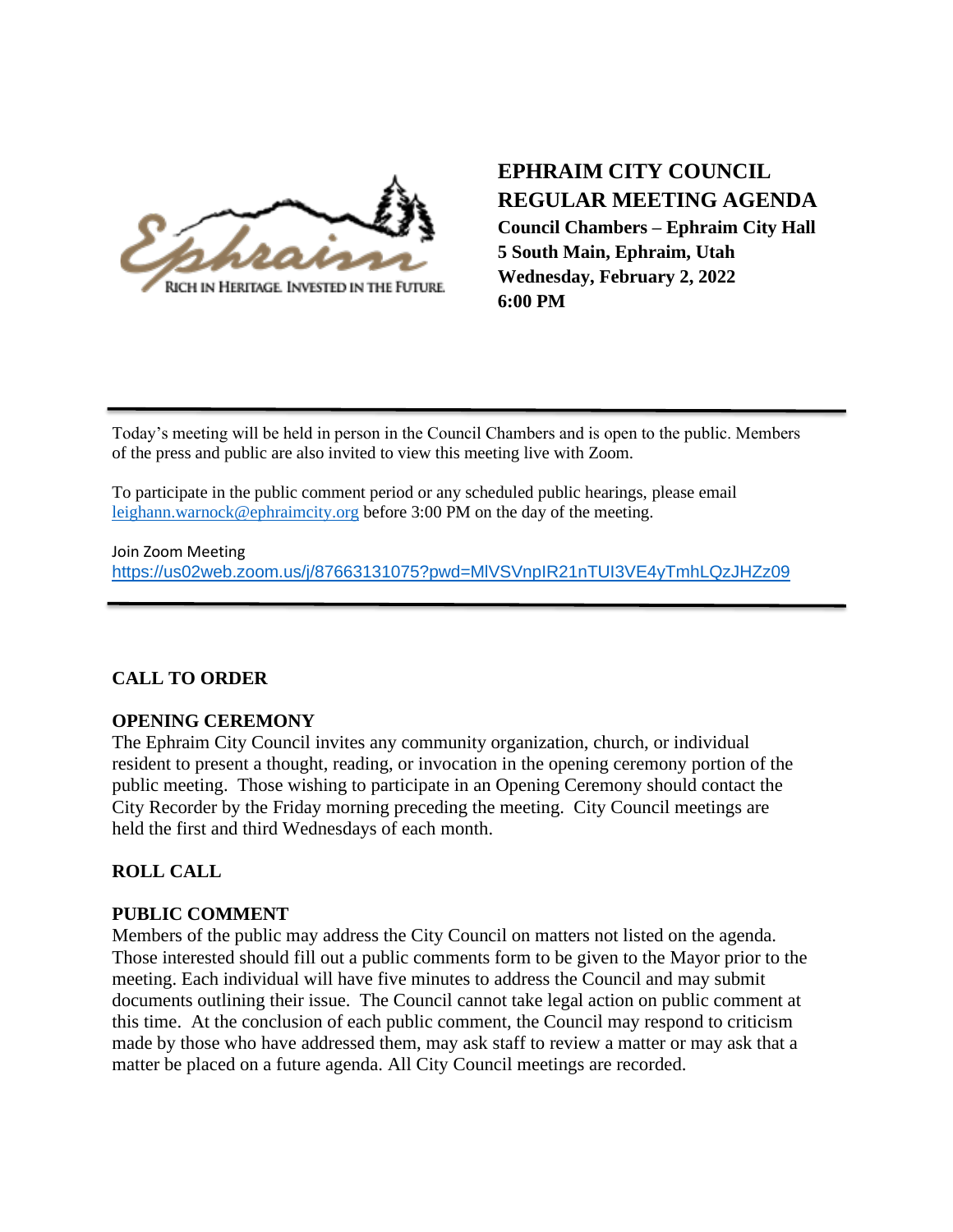## **I. PRESENTATIONS**

- **A. Nate Johnson Appreciation**
- **B. Hansen House Report**
- **C. Emergency Management Plan for Ephraim City**

## **II. MOTION AGENDA**

- **A. Approval of the February 15, 2022 Warrant Register**
- **B. Approval of the Minutes of the following City Council Meetings:** 1. February 2, 2022, Work Meeting and Regular Council Meeting Minutes.
- **C. Amendment to the Transportation General Plan** (Bryan Kimball)

## **D. Amendment to the General Plan**

Amendment to property or adjoining properties located between 400 E to 700 E and 100 N to 300 N. (Bryan Kimball)

# **III. DISCUSSION AGENDA**

### **A. Co-op Improvements**

# **IV. APPOINTMENTS AND COUNCIL REPORTS**

Discussion and possible action on the following items:

# **A. Appointments**

# **B. Council Reports**

- 1. City Council may report on meetings/events attended and issues discussed in meetings/events attended by a Councilmember in their official capacity as the City's representative.
- 2. City Council questions regarding the update must be limited solely for clarification purposes. If further discussion is warranted, the issue will be added to a future agenda for a detailed briefing.
- 3. City Council report of upcoming meetings.
- 4. City Council request for agenda items to be placed on future Council Meeting agendas.

# **V. DEPARTMENT REPORTS**

Department Heads and Administration have an opportunity to report.

# **VI. CITY MANAGER REPORT**

This is the City Manager's opportunity to give notice to the City Council of current events impacting the City. Comments are intended to be informational only and no